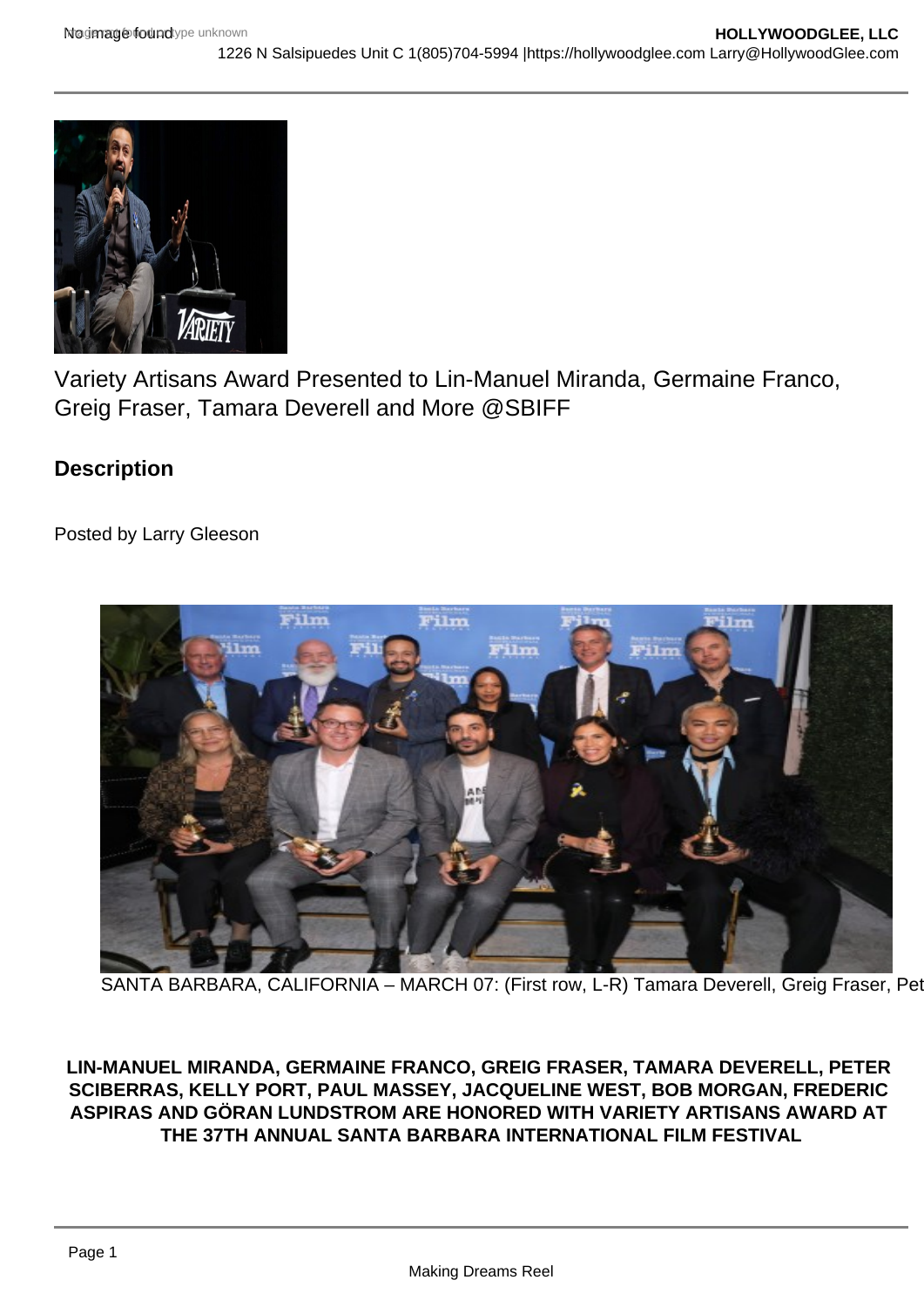[Lin-Manuel Miranda at the 37th Santa Barbara International Film Festival] (Photo Credit:Getty/Santa Barbara International Film Festival)

SANTA BARBARA, Calif. (March 7, 2022) – Day 6 of the 37th Annual Santa Barbara International Film Festival presented by UGG featured the Variety Artisans Award honoring those nominated for an Academy Award in below-the-line categories. Cinephiles gathered together for Lin-Manuel Miranda (Song/ENCANTO), Germaine Franco (Score/ENCANTO), Greig Fraser (Cinematography/DUNE), Tamara Deverell (Production Design/NIGHTMARE ALLEY), Peter Sciberras (Editing/THE POWER OF THE DOG), Kelly Port (Visual Effects/SPIDER-MAN: NO WAY HOME), Paul Massey (Sound/NO TIME TO DIE), Jacqueline West (Costume Design/DUNE), Bob Morgan (Costume Design/DUNE), Frederic Aspiras (Makeup/Hair/HOUSE OF GUCCI) and Göran Lundstrom (Makeup/Hair/HOUSE OF GUCCI) in a conversation led by Variety Senior Artisans Award Editor Jazz Tangcay.

Upcoming live conversations and tributes will include presentations to Nicole Kidman, Javier Bardem, Penélope Cruz, Benedict Cumberbatch. The 37th Santa Barbara International Film Festival, presented by UGG®, will take place IN-PERSON through March 12, 2022. 200+ films, filmmaker Q&As, industry panels, and celebrity tributes, will be held throughout Santa Barbara, including at the historic Arlington Theatre. This year's lineup is available on SBIFF's mobile app. For additional information or to buy passes, visit [sbiff.org](http://sbiff.org).

## About the Santa Barbara International Film Festival

The Santa Barbara International Film Festival (SBIFF) is a 501(c)(3) non-profit arts and educational organization dedicated to discovering and showcasing the best in independent and international cinema. Over the past 36 years, SBIFF has become one of the leading film festivals in the United